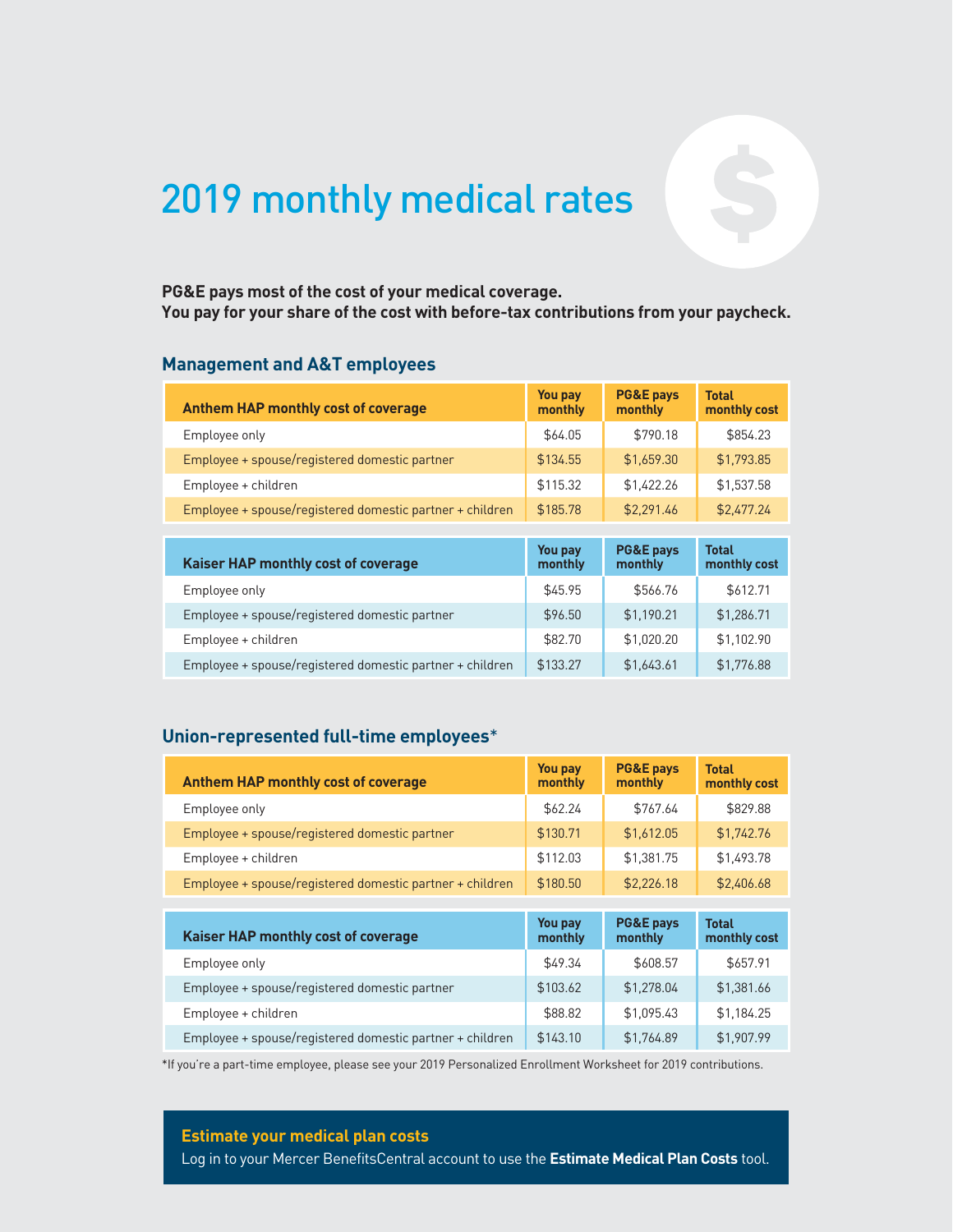# 2019 monthly dental rates

#### **Management and A&T employees**

PG&E pays most of the cost of your dental coverage. You pay for your share of the cost with before-tax contributions from your paycheck.

| Monthly cost of dental plan coverage<br><b>Administered by Delta Dental</b> | You pay<br>monthly | PG&E pays<br>monthly | <b>Total</b><br>monthly cost |
|-----------------------------------------------------------------------------|--------------------|----------------------|------------------------------|
| Employee only                                                               | \$4.40             | \$54.27              | \$58.67                      |
| Employee + spouse/registered domestic partner                               | \$9.25             | \$113.94             | \$123.19                     |
| Employee + children                                                         | \$7.93             | \$97.66              | \$105.59                     |
| Employee + spouse/registered domestic partner + children                    | \$12.76            | \$157.37             | \$170.13                     |

#### **Union-represented full-time employees**\*

PG&E pays the full cost of dental coverage for full-time employees and their families.

| Monthly cost of dental plan coverage<br>Administered by Delta Dental | You pay<br>monthly | <b>PG&amp;E pays</b><br>monthly | <b>Total</b><br>monthly cost |
|----------------------------------------------------------------------|--------------------|---------------------------------|------------------------------|
| Employee only                                                        | \$0.00             | \$55.87                         | \$55.87                      |
| Employee + spouse/registered domestic partner                        | \$0.00             | \$117.32                        | \$117.32                     |
| Employee + children                                                  | \$0.00             | \$100.55                        | \$100.55                     |
| Employee + spouse/registered domestic partner + children             | \$0.00             | \$161.99                        | \$161.99                     |

\*If you're a part-time employee, please see your 2019 Personalized Enrollment Worksheet for 2019 contributions.

# 2019 monthly vision rates

#### **Management and A&T employees**

PG&E pays the full cost of vision coverage for you and your family.

| Monthly cost of vision plan coverage<br><b>Administered by Vision Service Plan (VSP)</b> | You pay<br>monthly | <b>PG&amp;E pays</b><br>monthly | <b>Total</b><br>monthly cost |
|------------------------------------------------------------------------------------------|--------------------|---------------------------------|------------------------------|
| Employee only                                                                            | \$0.00             | \$6.25                          | \$6.25                       |
| Employee + spouse/registered domestic partner                                            | \$0.00             | \$13.12                         | \$13.12                      |
| Employee + children                                                                      | \$0.00             | \$11.26                         | \$11.26                      |
| Employee + spouse/registered domestic partner + children                                 | \$0.00             | \$18.14                         | \$18.14                      |

#### **Union-represented full-time employees**\*

PG&E pays the full cost of vision coverage for full-time employees and their families.

| Monthly cost of vision plan coverage<br><b>Administered by Vision Service Plan (VSP)</b> | You pay<br>monthly | PG&E pays<br>monthly | <b>Total</b><br>monthly cost |
|------------------------------------------------------------------------------------------|--------------------|----------------------|------------------------------|
| Employee only                                                                            | \$0.00             | \$5.49               | \$5.49                       |
| Employee + spouse/registered domestic partner                                            | \$0.00             | \$11.50              | \$11.50                      |
| Employee + children                                                                      | \$0.00             | \$9.85               | \$9.85                       |
| Employee + spouse/registered domestic partner + children                                 | \$0.00             | \$15.88              | \$15.88                      |

\*If you're a part-time employee, please see your 2019 Personalized Enrollment Worksheet for 2019 contributions.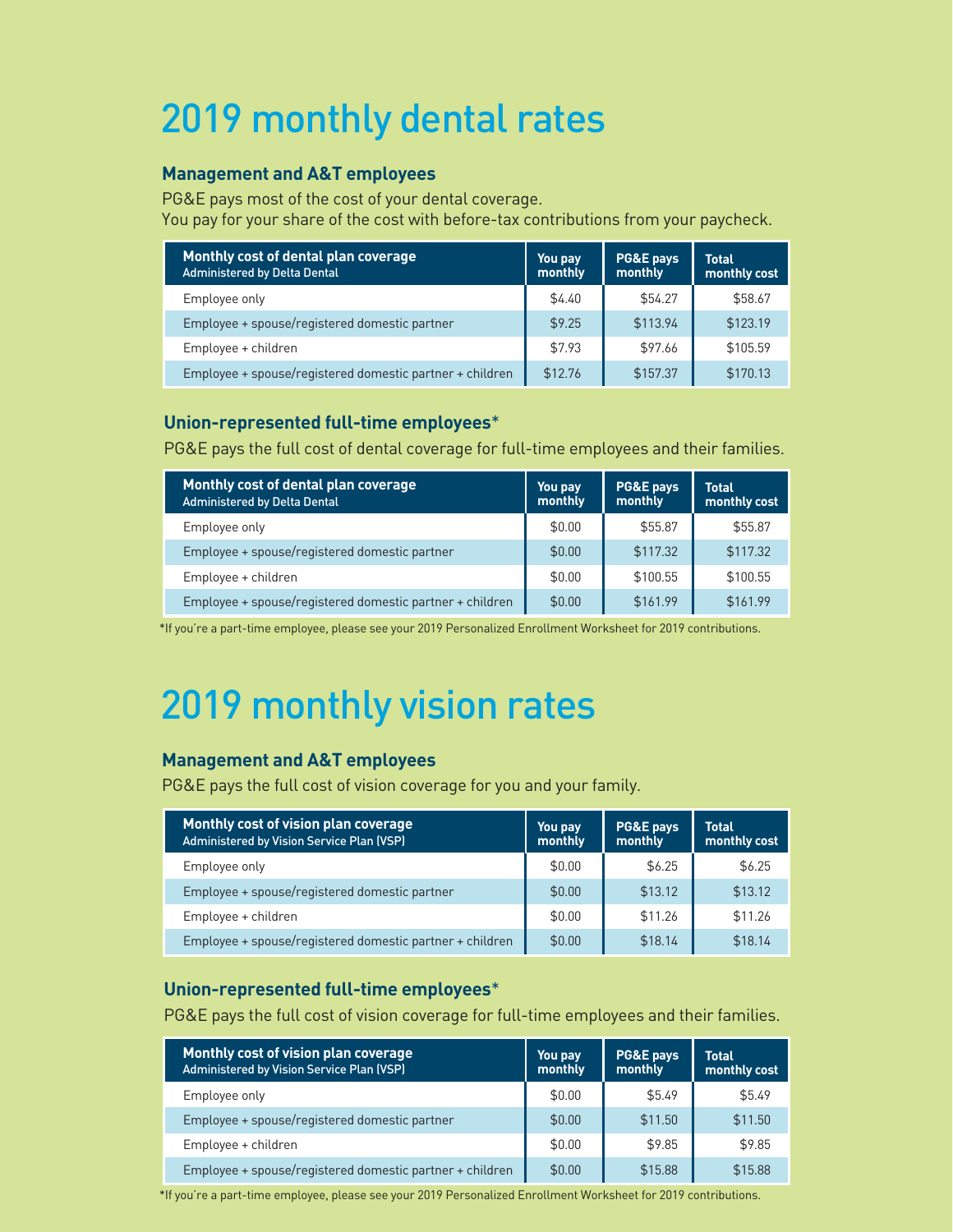### COBRA 2019 monthly health insurance rates

For former Management, A&T and PG&E Corporation employees

#### COBRA 2019 monthly Health Account Plan (HAP) rates

| COBRA Anthem HAP monthly cost of coverage                | You pay monthly |
|----------------------------------------------------------|-----------------|
| Employee only                                            | \$871.31        |
| Employee + spouse/registered domestic partner            | \$1,829.73      |
| Employee + children                                      | \$1,568.33      |
| Employee + spouse/registered domestic partner + children | \$2,526.78      |

| <b>COBRA Kaiser HAP monthly cost of coverage</b><br>North and South | You pay monthly |
|---------------------------------------------------------------------|-----------------|
| Employee only                                                       | \$624.96        |
| Employee + spouse/registered domestic partner                       | \$1,312.44      |
| Employee + children                                                 | \$1,124.96      |
| Employee + spouse/registered domestic partner + children            | \$1,812.42      |

#### COBRA 2019 monthly dental rates

| COBRA monthly cost of dental plan coverage<br>Administered by Delta Dental | You pay monthly |
|----------------------------------------------------------------------------|-----------------|
| Employee only                                                              | \$59.84         |
| Employee + spouse/registered domestic partner                              | \$125.65        |
| Employee + children                                                        | \$107.70        |
| Employee + spouse/registered domestic partner + children                   | \$173.53        |

#### COBRA 2019 monthly vision rates

| COBRA monthly cost of vision plan coverage<br>Administered by Vision Service Plan (VSP) | You pay monthly |
|-----------------------------------------------------------------------------------------|-----------------|
| Employee only                                                                           | \$6.38          |
| Employee + spouse/registered domestic partner                                           | \$13.38         |
| Employee + children                                                                     | \$11.49         |
| Employee + spouse/registered domestic partner + children                                | \$18.50         |